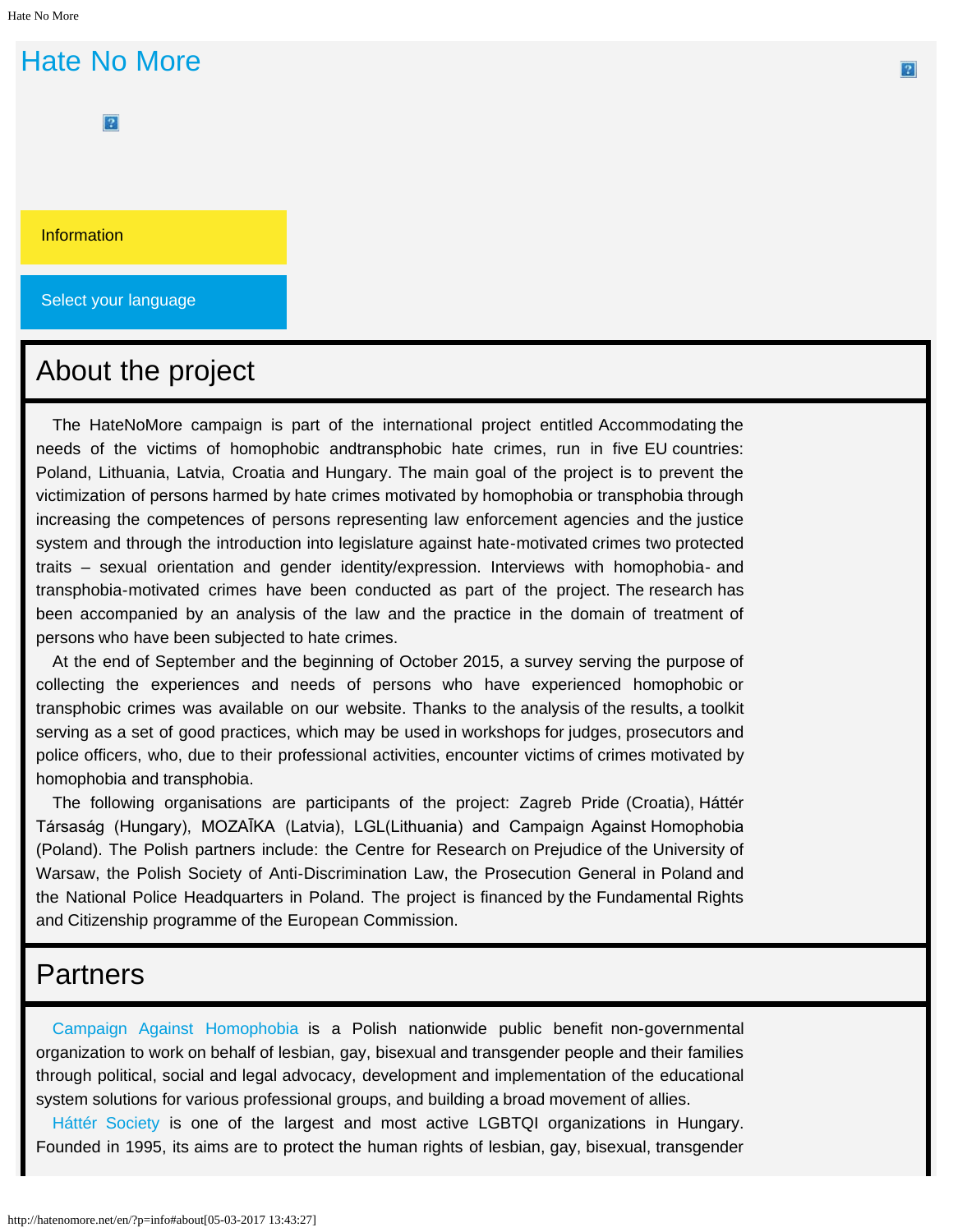(LGBTQI) people and to reduce the fear and ignorance about homosexuality through better integration of LGBTQI people into society at large. Háttér works towards these aims by calling attention to the problems faced by LGBTQI people; lobbying against discriminative laws and promoting legislation protecting LGBTQI people; providing support services; encouraging the self-organization of LGBTQI communities; and preserving and spreading LGBTQI heritage and culture.

[Lithuanian Gay League \(LGL\)](http://lgl.lt/en/) is the only nongovernmental organisation in Lithuania exclusively representing the interests of LGBT community. The main principle that characterizes the activities of the association is that of independence from any political or financial interests, with the aim of attaining effective social inclusion and integration of the local LGBT community in Lithuania

[Association of LGBT and their friends - Mozaika](http://mozaika.lv/) is the only Latvian LGBT organisation. Mozaika works to protect the rights of LGBT people and human rights in Latvia.

[Zagreb Pride](http://zagreb-pride.net/en/) is a queer-feminist and anti-fascist organisation which is committed to the achievement of an active society of solidarity and equality free from gender sexual norms and categories, and any other kind of oppression. Through education, research, advocacy, empowerment and direct action, Zagreb Pride struggles for rights of LGBTIQ individuals and community, non-normative families, and society as a whole, and works on the elimination of all forms of discrimination based on the full promotion, respect and protection of human rights.

[Polish Society of Anti-Discrimination Law \(PSAL\)](http://www.ptpa.org.pl/english) brings together a range of Polish law practitioners, policy experts, lawyers of Polish human rights NGOs and academics interested in promotion and improving anti-discrimination legislation.

[The Center for Research on Prejudice](http://cbu.psychologia.pl/) is an interdisciplinary research unit at the Faculty of Psychology, University of Warsaw, where social psychologists and sociologists work together on topics related to stereotypes, prejudice, racism, discrimination and other issues pertaining to intergroup relations.

### **Publications**

#### NATENOMORE



[Bodies](http://hatenomore.net/publ/03-toolkit-miedzyn/03-toolkit-miedz.pdf)  [Accommodating the Needs of](http://hatenomore.net/publ/03-toolkit-miedzyn/03-toolkit-miedz.pdf) [the Victims of homophobic and](http://hatenomore.net/publ/03-toolkit-miedzyn/03-toolkit-miedz.pdf)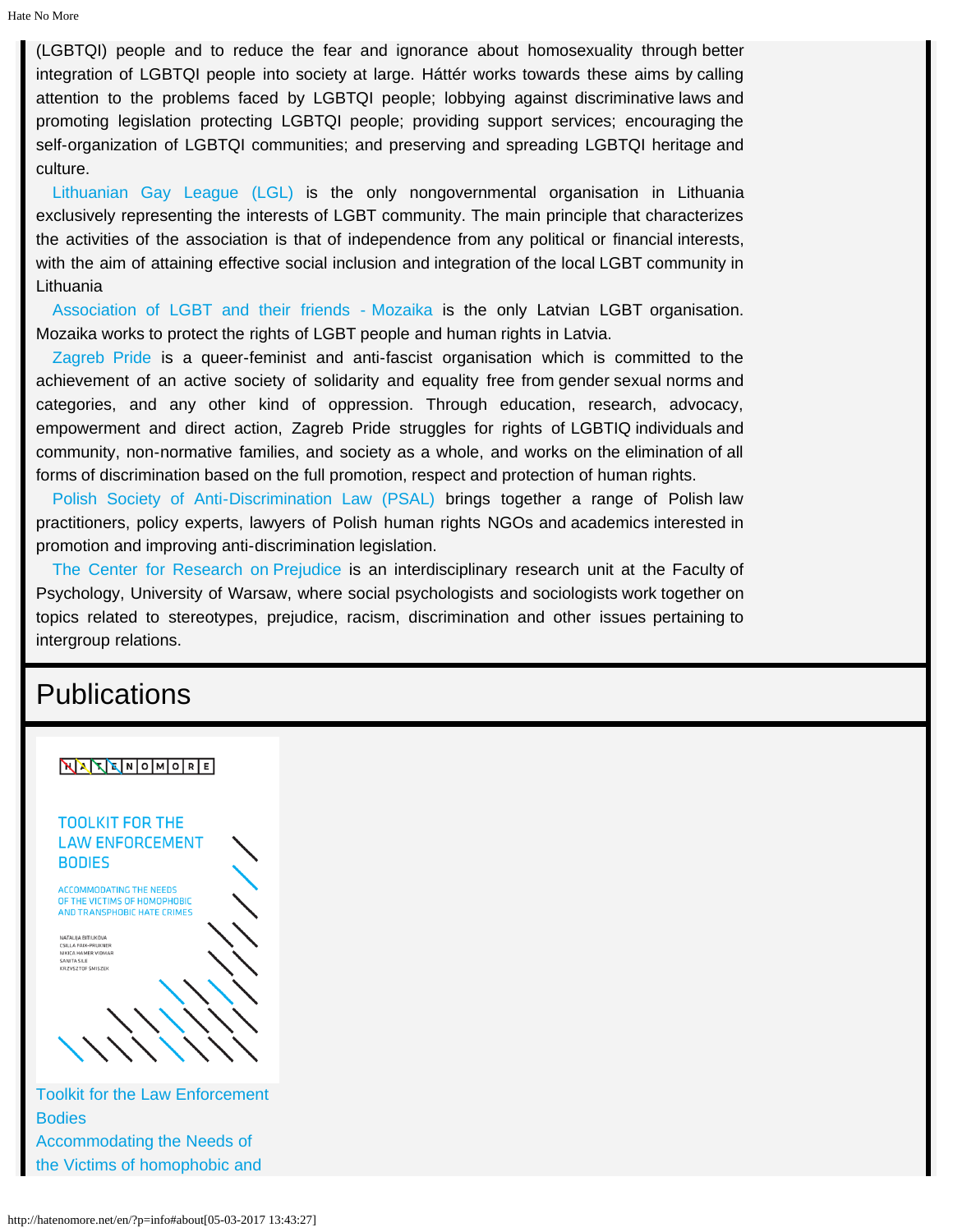#### [Transphobic Hate Crimes](http://hatenomore.net/publ/03-toolkit-miedzyn/03-toolkit-miedz.pdf)

[Natalija Bitiukova, Csilla Faix-](http://hatenomore.net/publ/03-toolkit-miedzyn/03-toolkit-miedz.pdf)[Prukner, Nikica Hamer Vidmar,](http://hatenomore.net/publ/03-toolkit-miedzyn/03-toolkit-miedz.pdf) [Sanita Sile, Krzysztof Śmiszek](http://hatenomore.net/publ/03-toolkit-miedzyn/03-toolkit-miedz.pdf)

#### NATENOMORE

UNDERSTANDING THE NEEDS OF PERSONS WHO EXPERIENCE **HOMOPHOBIC** OR TRANSPHOBIC VIOLENCE OR HARASSMENT

THE IMPACT OF HATE CRIME

PAUL IGANSKI

[Understanding the Needs of](http://hatenomore.net/publ/06-summary-en/06-summary_EN.pdf) [Persons Who Experience](http://hatenomore.net/publ/06-summary-en/06-summary_EN.pdf) [Homophobic or Transphobic](http://hatenomore.net/publ/06-summary-en/06-summary_EN.pdf) [Violence or Harassment](http://hatenomore.net/publ/06-summary-en/06-summary_EN.pdf)  [The Impact of Hate Crime](http://hatenomore.net/publ/06-summary-en/06-summary_EN.pdf)

[Paul Iganski](http://hatenomore.net/publ/06-summary-en/06-summary_EN.pdf)

#### NATENOMORE

POTRZEBY OSÓB POKRZYWDZONYCH **HOMOFOBICZNA** LUB TRANSFOBICZNĄ PRZEMOCĄ

WPŁYW PRZESTĘPSTW Z NIENAWIŚCI

PAUL IGANSKI

[Potrzeby osób pokrzywdzonych](http://hatenomore.net/publ/07-summary_PL/07-summary_PL.pdf) [homofobiczną lub transfobiczną](http://hatenomore.net/publ/07-summary_PL/07-summary_PL.pdf) [przemocą](http://hatenomore.net/publ/07-summary_PL/07-summary_PL.pdf)  [Wpływ przestępstw z nienawiści](http://hatenomore.net/publ/07-summary_PL/07-summary_PL.pdf)

[Paul Iganski](http://hatenomore.net/publ/07-summary_PL/07-summary_PL.pdf)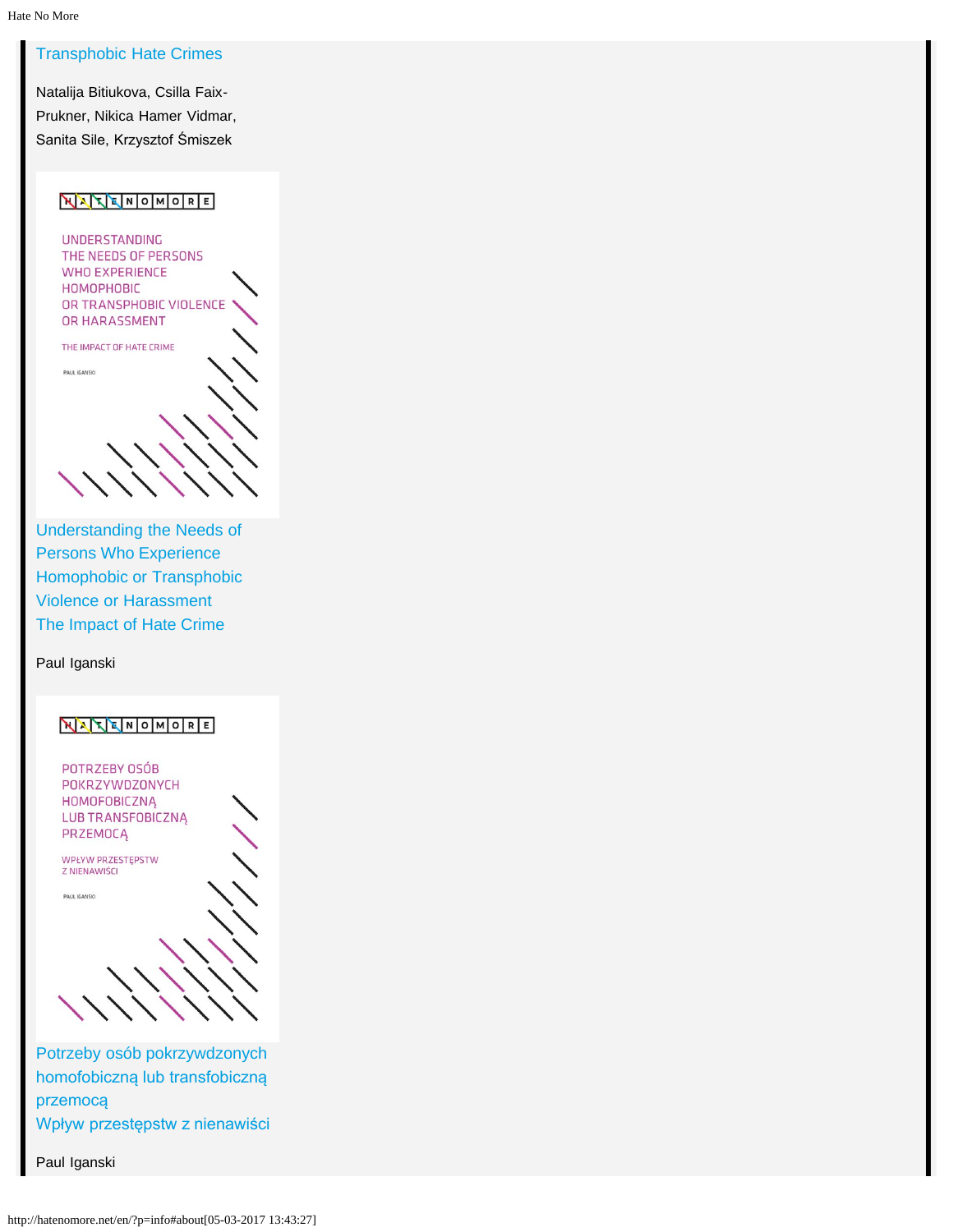| NXXXMOMORE                                                                                                         |  |
|--------------------------------------------------------------------------------------------------------------------|--|
| PRZESTĘPSTWA MOTYWOWANE<br><b>UPRZEDZENIAMI ZE WZGLĘDU</b><br>NA ORIENTACJĘ SEKSUALNĄ<br>I TOŻSAMOŚĆ PŁCIOWĄ       |  |
| <b>ZBIÓR NARZEDZI</b>                                                                                              |  |
| <b>DLA ORGANÓW</b>                                                                                                 |  |
| <b>ŚCIGANIA</b>                                                                                                    |  |
| KRZYSZTOF ŚMISZEK<br><b>CSILLA FAIX-PRUKNER</b><br>NATALIJA BITIUKOVA<br><b>SANITA SILE</b><br>NIKICA HAMER VIDMAR |  |
|                                                                                                                    |  |

[Przestęstwa motywowane](http://hatenomore.net/publ/09-toolkit-pl/09-toolkit-pl.pdf) [uprzedzeniami ze względu na](http://hatenomore.net/publ/09-toolkit-pl/09-toolkit-pl.pdf) [orientację seksualną i tożsamość](http://hatenomore.net/publ/09-toolkit-pl/09-toolkit-pl.pdf) [płciową](http://hatenomore.net/publ/09-toolkit-pl/09-toolkit-pl.pdf)  [Zbiór narzędzi dla organów](http://hatenomore.net/publ/09-toolkit-pl/09-toolkit-pl.pdf) [ścigania](http://hatenomore.net/publ/09-toolkit-pl/09-toolkit-pl.pdf)

[Krzysztof Śmiszek, Csilla Faix-](http://hatenomore.net/publ/09-toolkit-pl/09-toolkit-pl.pdf)[Prukner, Natalija Bitiukova, Sanita](http://hatenomore.net/publ/09-toolkit-pl/09-toolkit-pl.pdf) [Sile, Nikica Hamer Vidmar](http://hatenomore.net/publ/09-toolkit-pl/09-toolkit-pl.pdf)

## Where to get help?

Here you can find information on support available for lesbian, gay, bisexual and transgender people, their friends and family in each partnering country.

| Organization                                           | Website                                                               | E-mail                                                                       | Telephone           |
|--------------------------------------------------------|-----------------------------------------------------------------------|------------------------------------------------------------------------------|---------------------|
| <b>Kampania Przeciw</b><br>Homofobii                   | http://www.kph.org.pl/                                                | Pomoc psychologiczna:<br>aloewe@kph.org.pl Grupa<br>prawna: prawo@kph.org.pl | +48 22 423<br>64 38 |
| <b>Hostel Interwencyjny</b><br><b>LGBT w Warszawie</b> | http://www.lambdawarszawa.org/hostel<br>http://hostel.transfuzja.org/ | hostel@lambdawarszawa.org                                                    | +48 513 56<br>89 34 |
| <b>Polskie Towarzystwo</b>                             |                                                                       |                                                                              | +48 22 498          |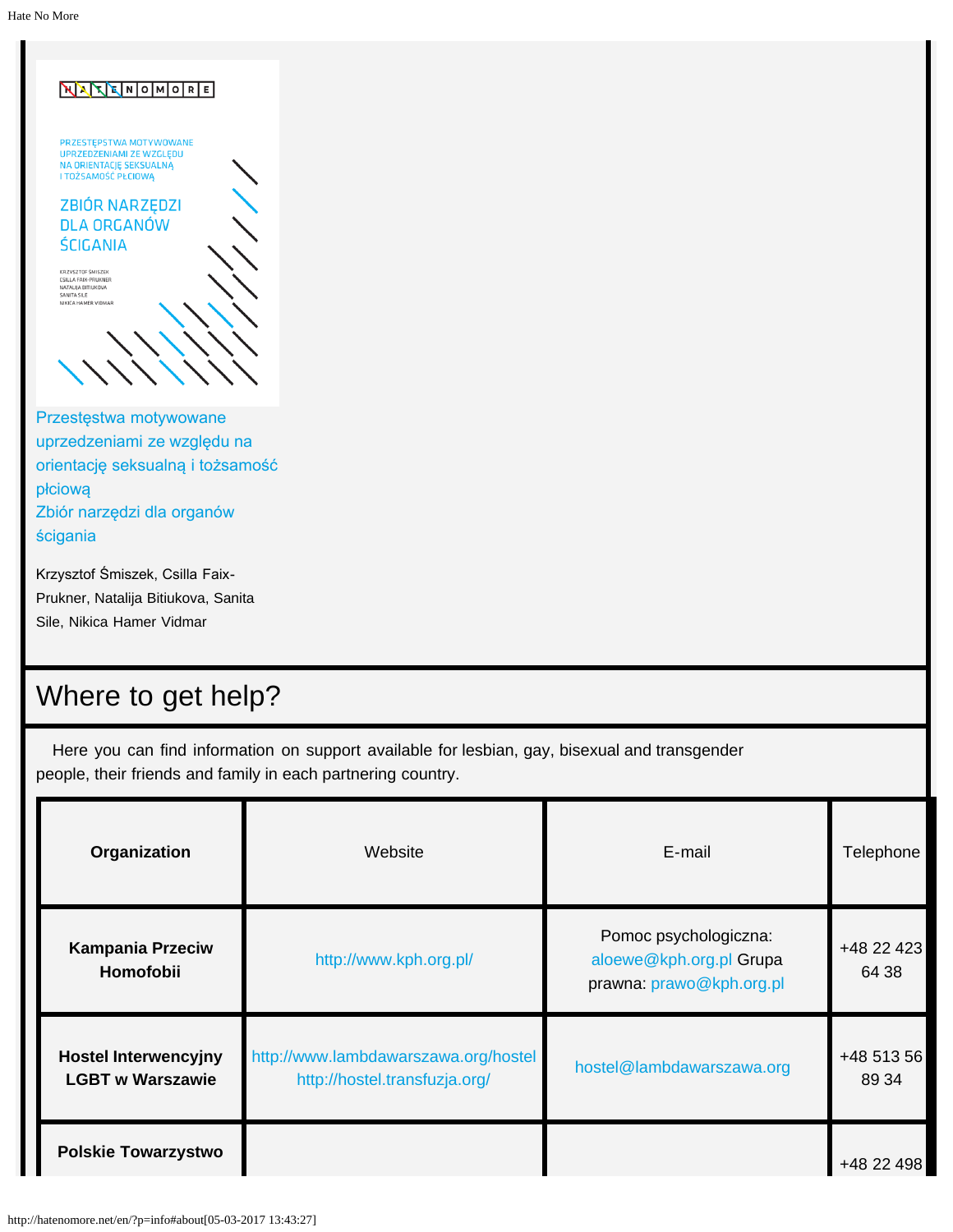| <b>Prawa</b><br>Antydyskryminacyjnego                           | http://www.ptpa.org.pl/            | maszprawo@ptpa.org.pl                                      | 15 26                                         |
|-----------------------------------------------------------------|------------------------------------|------------------------------------------------------------|-----------------------------------------------|
| Lambda                                                          | http://www.lambdawarszawa.org/     | prawo@lambdawarszawa.org<br>poradnictwo@lambdawarszawa.org | +48 22 628<br>52 22<br>(Telefon<br>Zaufania)  |
| Fundacja na Rzecz<br>Różnorodności<br>Polistrefa                | http://www.polistrefa.pl/          | fundacja@polistrefa.pl                                     | $+48$<br>691789579                            |
| <b>Rzecznik Praw</b><br>Obywatelskich                           | https://www.rpo.gov.pl/            | biurorzecznika@brpo.gov.pl                                 | TEL.<br><b>CENTRALA</b><br>+48 22 55<br>17700 |
| <b>Tolerado</b>                                                 | http://tolerado.org/               | psycholog@tolerado.org                                     | +48 604<br>435 122                            |
| <b>Trans-Fuzja</b>                                              | http://transfuzja.org/             | prawnik@transfuzja.org<br>psycholog@transfuzja.org         | +48 507<br>004 009                            |
| Fabryka Równości                                                | http://fabrykarownosci.com/wptest/ | psycholog@fabrykarownosci.com                              | $+48513$<br>305 552                           |
| Stowarzyszenie<br>Pracownia<br>Różnorodności (porady<br>prawne) | http://www.spr.org.pl/             | pracowniaroznorodnosci@gmail.com                           | +48 668<br>876 075.                           |
| Stowarzyszenie<br>Akceptacja                                    | http://akceptacja.org/             | biuro@akceptacja.org                                       |                                               |
| Stowarzyszenie<br>Tęczówka                                      | http://www.teczowka.org.pl/        | psycholog@teczowka.org.pl<br>prawo@teczowka.org.pl         | +48 698<br>292 506                            |
| Pełnomocnik Rządu do<br>Spraw Równego<br><b>Traktowania</b>     | http://rownetraktowanie.gov.pl/    | bprt@kprm.gov.pl                                           | +48 22 694<br>75 35                           |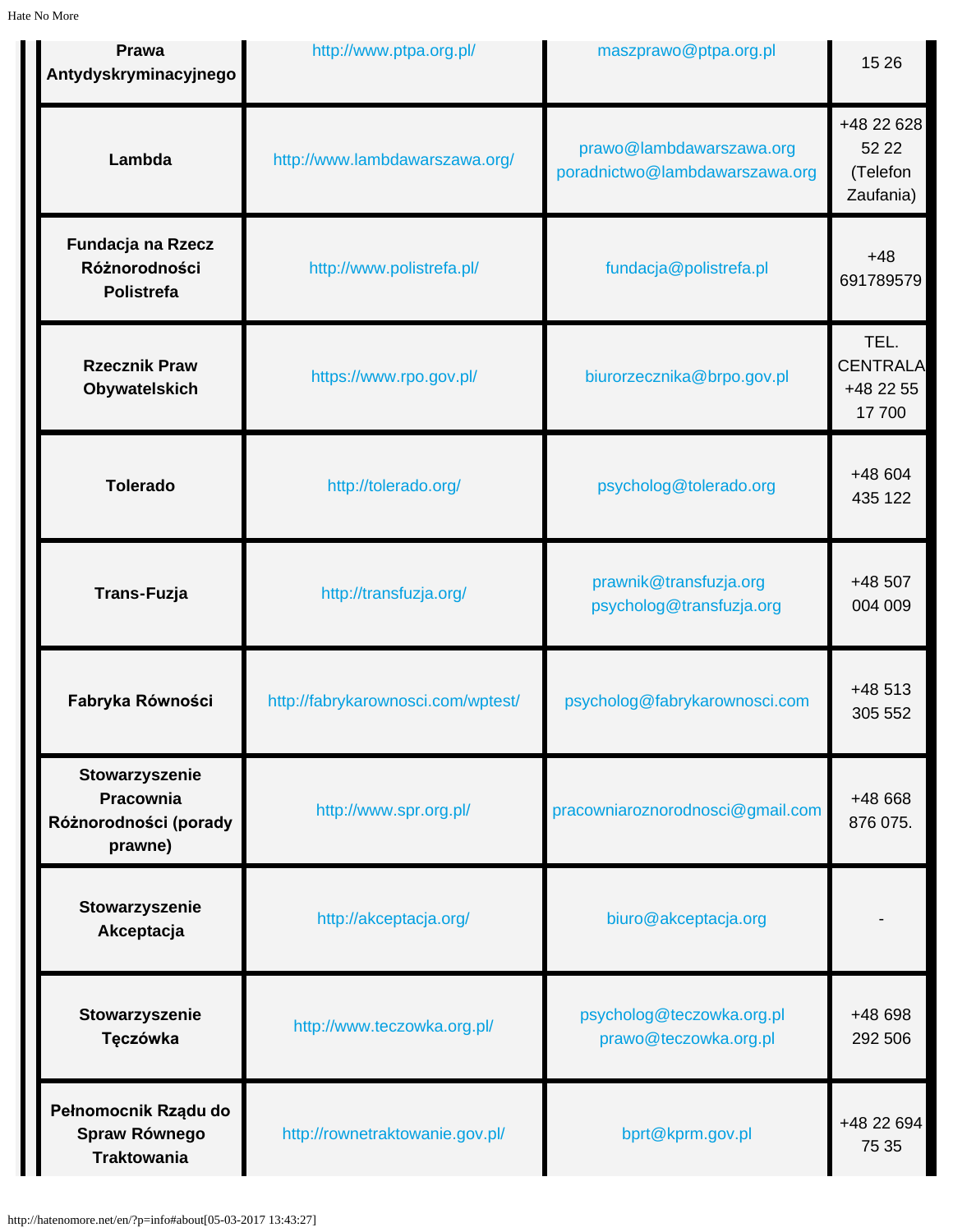| Prowincja Równości                               | http://prowincjarownosci.pl/                                        |                                                | interwencja@prowincjarownosci.pl |                 |                     |
|--------------------------------------------------|---------------------------------------------------------------------|------------------------------------------------|----------------------------------|-----------------|---------------------|
| <b>Fundacja Pomocy</b><br><b>Prawnej ANTERIS</b> | anteris.org.pl                                                      |                                                | fundacja.anteris@gmail.com       |                 | +48 58 354<br>70 20 |
| Contact                                          |                                                                     |                                                |                                  |                 |                     |
|                                                  | If you have any questions regarding the project, please contact us: |                                                |                                  |                 |                     |
|                                                  | Name of the organization                                            | E-mail<br>Telephone                            |                                  |                 |                     |
|                                                  | <b>Campaign Against Homophobia</b>                                  | mswider@kph.org.pl /<br>gtabagari@kph.org.pl   |                                  | +48 22 423 6438 |                     |
| Háttér Társaság                                  |                                                                     | +36 20 537 4378<br>hatter@hatter.hu            |                                  |                 |                     |
| <b>MOZAĪKA</b>                                   |                                                                     | kaspars.zalitis@gmail.com                      |                                  | +371 26 607 868 |                     |
| <b>Zagreb Pride</b>                              |                                                                     | +385(0)1 580 65<br>info@zagreb-pride.net<br>60 |                                  |                 |                     |
|                                                  | <b>LGL</b>                                                          | virgilijus@gay.lt                              |                                  | +370 52 610 314 |                     |
|                                                  | Polish Society of Anti-Discrimination Law                           | +48 22 498 1526<br>mkulak@ptpa.org.pl          |                                  |                 |                     |
|                                                  |                                                                     |                                                |                                  |                 |                     |